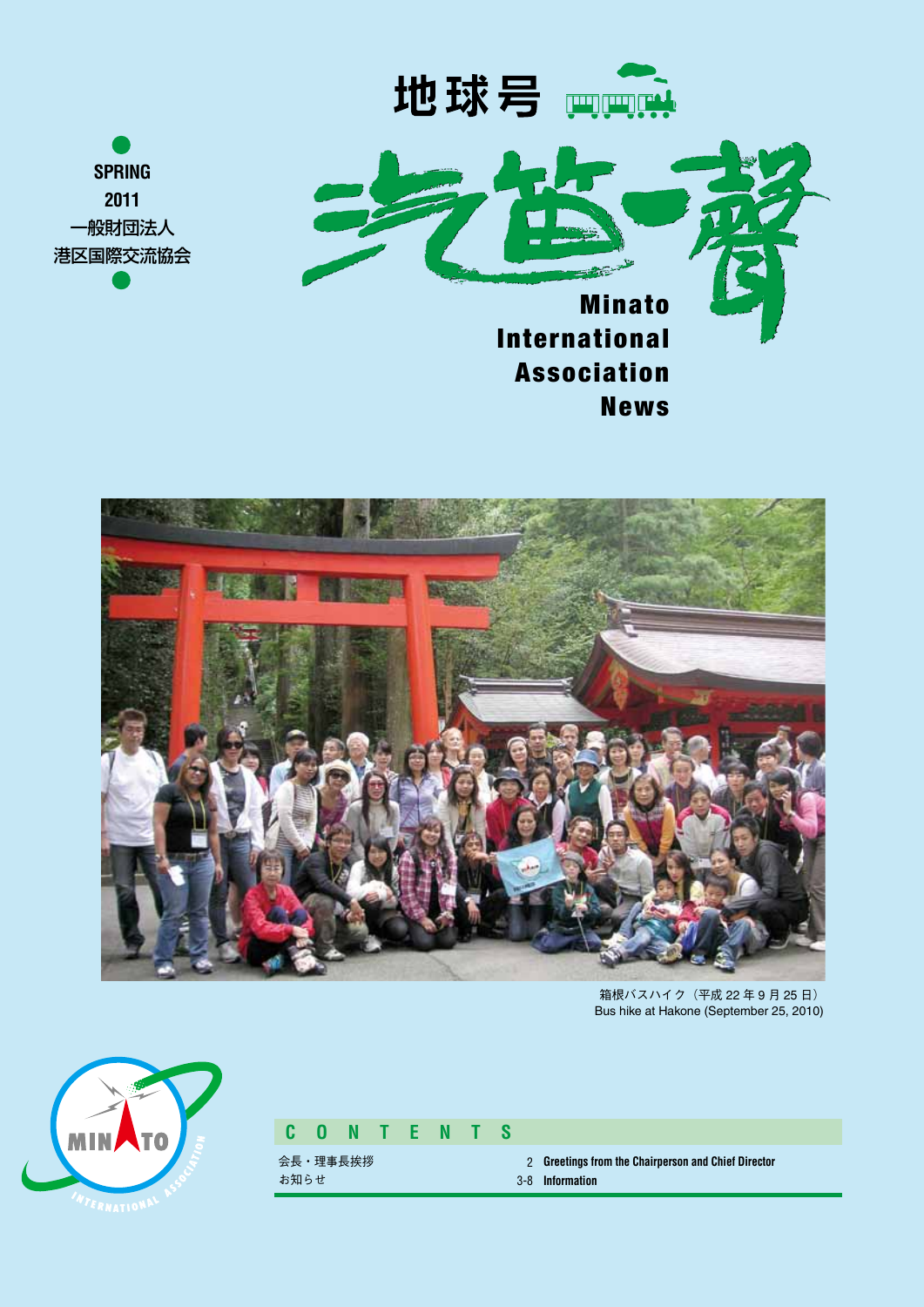

 港区国際交流協会(MIA)が一般財団法人とし て独立してから、2011 年 3 月で 2 年経ちまし た。

 この間、MIA は 300 人を超す会員の方々が中 心となり、77 か国の大使館が集まっているとい う地域特性を活かして、それぞれの大使館や関係 団体と協力して、幅広い国際交流活動に取り組ん できました。

 MIA は各国の大使館の方々と共にその国の歴史、文化、観光、現在 を紹介する国別紹介デーをもうけ、2010 年は 11 か国の大使館が 参加してそれぞれの国の名所、固有の「ものづくり・商業観光フェア」 で、その国の民族、地方の歌や踊を披露し、その国からの留学生や出 席した日本人達と和気あいあいの交流の場をプロデュースしました。

 また、英語、中国語、スペイン語など地球上で広く使用されている 言葉のクラスの幅を拡大して、会員以外の方々も勉強してもらってい ます。

 私の希望は、港区に皆様が何時でも集まってリラックスしたムード でお茶を飲み又はワインを飲み交わしてお互いの国や人々を深く知り 合うコミュニケイションの場の国際交流会館をつくることです。そこ は港区のみならず日本中、世界中の、国際交流会の人々の和の場になっ てもらいたいのです。 人々が直接語り合い、理解しあえば愛と平和 が生まれるのです。

兼高 かおる

# ◎ 全長挨拶 Greetings from the Chairperson

March 2011 marks the second anniversary of the establishment of the Minato International Association (MIA) as an independent incorporated foundation.

Making use of Minato City's unique local characteristic of being the home base for embassies of 77 countries, MIA has organized a broad range of international exchange activities for its more than 300 members, with the cooperation of the individual embassies and related organizations.

MIA established a program called A Day to Present a Country in which the history, culture, tourism, and present trends of a particular country are introduced together with the people from the embassy of that country. Also, MIA hosts the Minato City Fair of Manufacturing, Commerce and Tourism, and in its third fair, held in 2010, 11 embassies participated. There, they were given the opportunity to introduce sightseeing spots, ethnic groups, and local songs and dances of their countries, and foreign students from those countries and Japanese participants enjoyed friendly exchanges.

In addition, there are classes in languages that are widely used around the world, such as English, Chinese, and Spanish, and even nonmembers participate in these classes.

My dream is to build an international exchange hall that will act as a kind of communication center where everyone can get together in Minato City at any time and relax over tea or wine and learn more about each other's country and people. Hopefully, the hall will be a place of *wa* (harmony) not only for MIA but also for international associations across Japan and around the world. I believe that love and peace are bound to grow if people talk with each other directly and understand one another.

Kaoru Kanetaka

### $\infty$  一般財団化 3 年目のテーマ ◎ $\infty$  Theme of the Third Year as an



 一般財団法人となって 3 年目に入る。港 区が自治省の意見を受けて平成 4 年に設立、 18 年が過ぎた。初期の「港区国際会館」構 想は流れる時間と人々の中をさまよい実現 の目途は立っていない。

 港区は約 80 もの大使館が地域の中に存 在しており、これより確実に進む TPP など 環太平洋の国々との経済交流など政治的な

視点を考えるとき、単に人々が情緒的に交流するところで止まっ ている訳にはいかない時代に入っている。

 港区国際交流協会は、地勢的な位置からしてさらにダイナミッ クスを拡大していかなければなるまい。これまで重ねてきた「文 化交流」「人物交流」さらに今年は財団化に当たり意識的にテー マ化した「外国人支援」など、確実にその経済方針は伸長してき ている。

 わが MIA は、港区自治体と一緒になって歴史的、地勢的な国 際性を活動のなかで追求し新しい局面を切り開いていくべきと考 える。

 港区のもつ他地域では望むべくもない国際的な接点を見逃すわ けには行かない。会員諸氏の意識を単なる交流からわが国の国際 的役割を、この地から始動することをしっかりと意識下において 活動を展開すべきでしょう。

見上 良也

# Independent Foundation

This is the third year since the Minato International Association (MIA) became a general incorporated foundation. Eighteen years have passed since Minato City established MIA in 1992 at the suggestion of the Ministry of Home Affairs. The first-stage ideal of constructing an international exchange hall in Minato City has been suspended amid time and people, and plans for achieving this ideal are still indefinite.

There are approximately 80 embassies in Minato City, and when we look at things from a political perspective, such as the definite progress being made in establishing economic exchanges among cooperating Pacific nations (Trans-Pacific Partnership [TPP], etc.), we can see that we are entering an era in which we should not just stop at simply having friendly exchanges.

Given its geographical location, the Minato International Association obviously needs to encourage further dynamic expansion. Our financial policies are certainly stretching. In addition to the cultural exchanges and personal ties it has cultivated thus far, this year MIA will further promote support for foreign residents, a particular theme that was consciously made when the association became a general incorporated foundation.

MIA believes that together with the Minato City government, it should continue to encourage historical and geographical internationalism in its activities while pioneering new frontiers.

We should not overlook the international point of contact Minato City has that other regions do not. I hope we can encourage all members to shift their awareness from simply having friendly exchanges to considering the importance of the international role of our country, and I hope we can develop activities starting from where we are with this idea in mind.

Yoshiya Mikami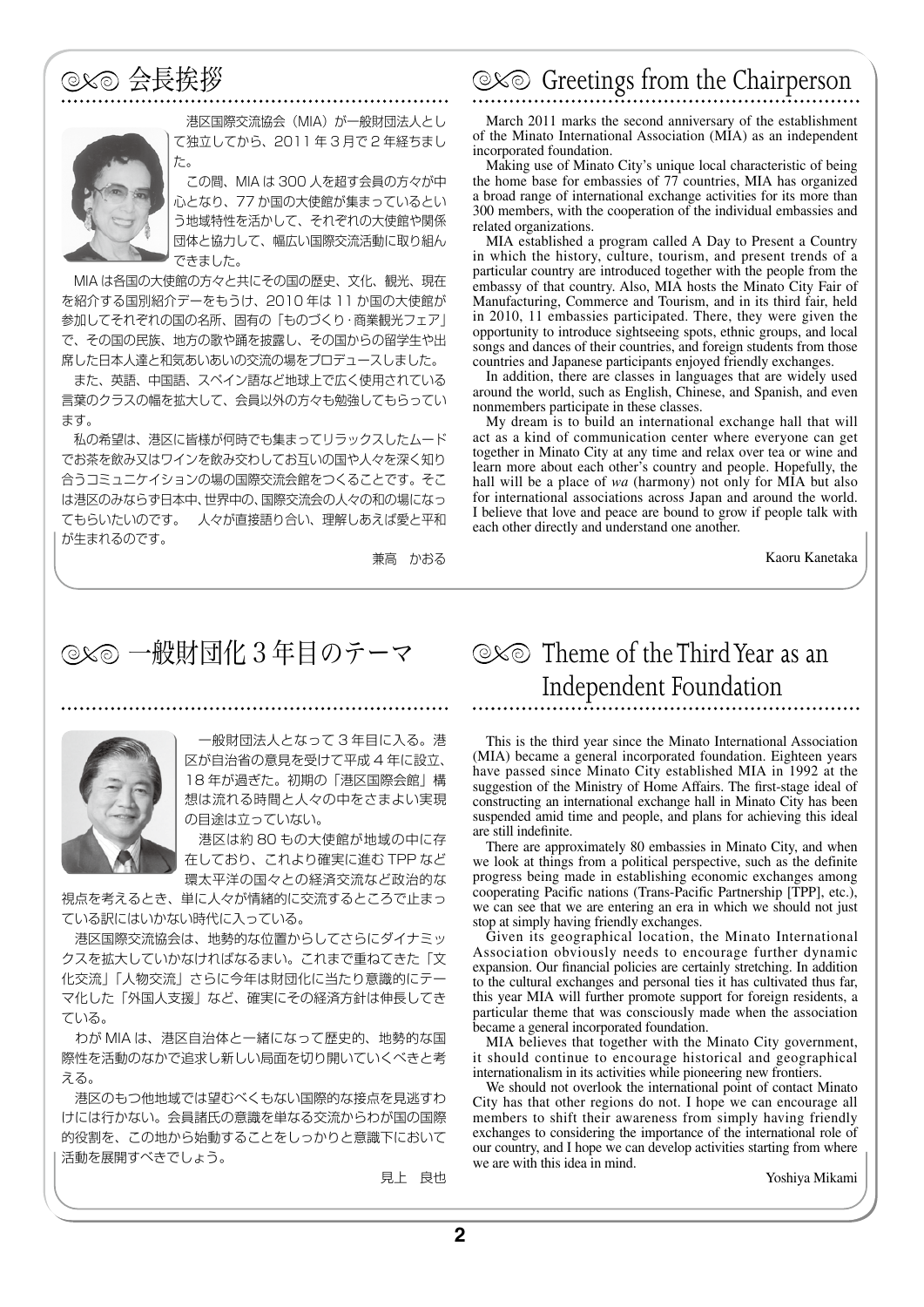### 江の島ハイキングに参加して Participating in the Enoshima Hike

 心配された天候もよく、5 月 29 日(土)無事、江の島ハイキ ングを実施することができました。小田急線片瀬江の島に集まっ た参加者は 47 名、チェコ、フィリピン、インドネシア、カナダ、 中国、韓国、シンガポールそして日本から来られていました。外 国人の構成比率は 55%。例年より若者の参加が目立ちました。

 8 班に分かれまずは日蓮上人で有名な龍口寺に行きます。五重 の塔、仏舎利塔を見学し何人かは本堂近くで重い鐘を突きます。 その後江の島に渡り北緑地で昼食と国際交流をします。

 午後は弁財天仲見世通りから江の島神社を登ります。タコせん べいの香りを嗅ぎながらハイキングは辺津宮、中津宮と進みサミュ エル・コッキング苑に入り、しばし観覧のひと時を過ごします。 休憩のあとは奥津宮、龍恋の滝までハイキングは続きました。



 MIA のハイキングで は程よい運動と新発見、 個人では味わえない諸 外国の人との交流、外 国の人が何に興味を持 つかがわかります。こ の手記を読まれた方次 回は是非参加されてみ たら如何でしょうか。 吉田 璋

Although we were worried about the weather, it turned out all right, and we were able to hike safely in Enoshima on May 29 (Sat.). 47 Participants, consisting of people from the Czech Republic, the Philippines, Indonesia, Canada, China, South Korea, Singapore, and Japan, gathered at Katase-Enoshima Station on the Odakyu Line. About 55% were foreign residents with a significantly larger number of young participants than last year.

We were divided into eight groups, and our first stop was Ryuko-ji Temple, famous for its connection with the Buddhist monk Nichiren. After touring the five-story pagoda and stupa, some people went to the main building to strike the heavy bell. After that, we crossed over to Enoshima Island and had lunch and a friendly international exchange in a green area located on the northern part of the island.

In the afternoon, we hiked up to Enoshima-jinja Shrine from Benzaiten Nakamise Street. We hiked through Hetsumiya Shrine and Nakatsumiya Shrine while enjoying the aroma of *tako senbei* (octopusflavored crackers) and entered Samuel Cocking Garden. There, we enjoyed the sight and atmosphere. After a short rest, we proceeded to Okutsumiya Shrine and the lover's bell on a hill called Ryuren-no Kane.

Through the MIA hike, I was able to get just the right amount of exercise and made new discoveries. I was also able to have friendly exchanges with people from various countries around the world, which would not have been possible if I were by myself, and I think I can now understand what is interesting to foreign residents. Why not come join the fun in our next hike?

Akira Yoshida

 6 月 12 日(土)第 33 回の国別紹介は ネパールであった。ネパールという国は日 本人にはよく知られているが、ヒマラヤの 麓の国という程度でその実態は意外に知ら れていない。この日はネパール大使を初め 大使館が総力を挙げてネパールの紹介をし てくれた。スライドでのネパールの景観の 紹介には賛嘆の声が上がった。用意された ネパール料理に舌鼓を打つ一方、ステージ ではネパールの踊りやヨガの紹介があり、 会場にいた全員が参加して楽しんだ。 森 浩一



(写真:山内英徳) (Photographer: Hidenori Yamauchi)

# 国別紹介——ネパールデイ A Day to Present a Country—Nepal Day

Nepal Day, the  $33<sup>rd</sup>$  Day to Present a Country, was held on June 12 (Sat.). Although the majority of Japanese have heard of the country, about the only thing we know about Nepal is that it is located at the foot of the Himalayas. On this day, the ambassador of Nepal as well as the embassy staff poured all their efforts into introducing the country of Nepal. People oohed and aahed at the scenic slides of Nepal. Moreover, not only did people smack their lips over the Nepalese dishes that were prepared, but they also enjoyed the Nepalese dance performance and yoga demonstration that were given on the stage.

Koichi Mori

交流サロン――ゆかたを着てみましょう Friendship Lounge—Let's Wear *Yukata!*

 白金台福祉会館の和室で行なわれた 6 月 25 日(金)の交流サロンにはスタッ フ以外では 26 名の参加者があり、そ の内 20 名が外国人であった。一通り の着方・帯結びまで見ていただいた後、 男女別々に輪になり一緒に着ていった。

 ゆかたを持たない人がほとんどで あったが、スタッフが持ち寄ったゆか たで充分まにあった。男性の参加者が 思いのほか多かったので角帯を交替し て使ってもらった。写真を撮り合い、ブ レイクの時もとてもにぎやかだった。 平井 宏子



(写真:山内英徳) (Photographer: Hidenori Yamauchi)

At the Friendship Lounge held on June 25 (Fri.) in the Japanese-style tatami room of Shirokanedai Community Welfare Hall, there were 26 participants (excluding the staff), 20 of whom were foreign residents. After watching a demonstration on how to dress oneself in *yukata* (summer kimono) from start to finish, the men and women made separate circles and tried dressing themselves.

Although most of the participants did not have their own *yukata*, there were more than enough for everyone because the staff brought some *yukata*. There were more male participants than expected, so they had to take turns using the men's obi (sash). It was a very lively gathering, even during the break, with people chatting and taking pictures of each other.

Hiroko Hirai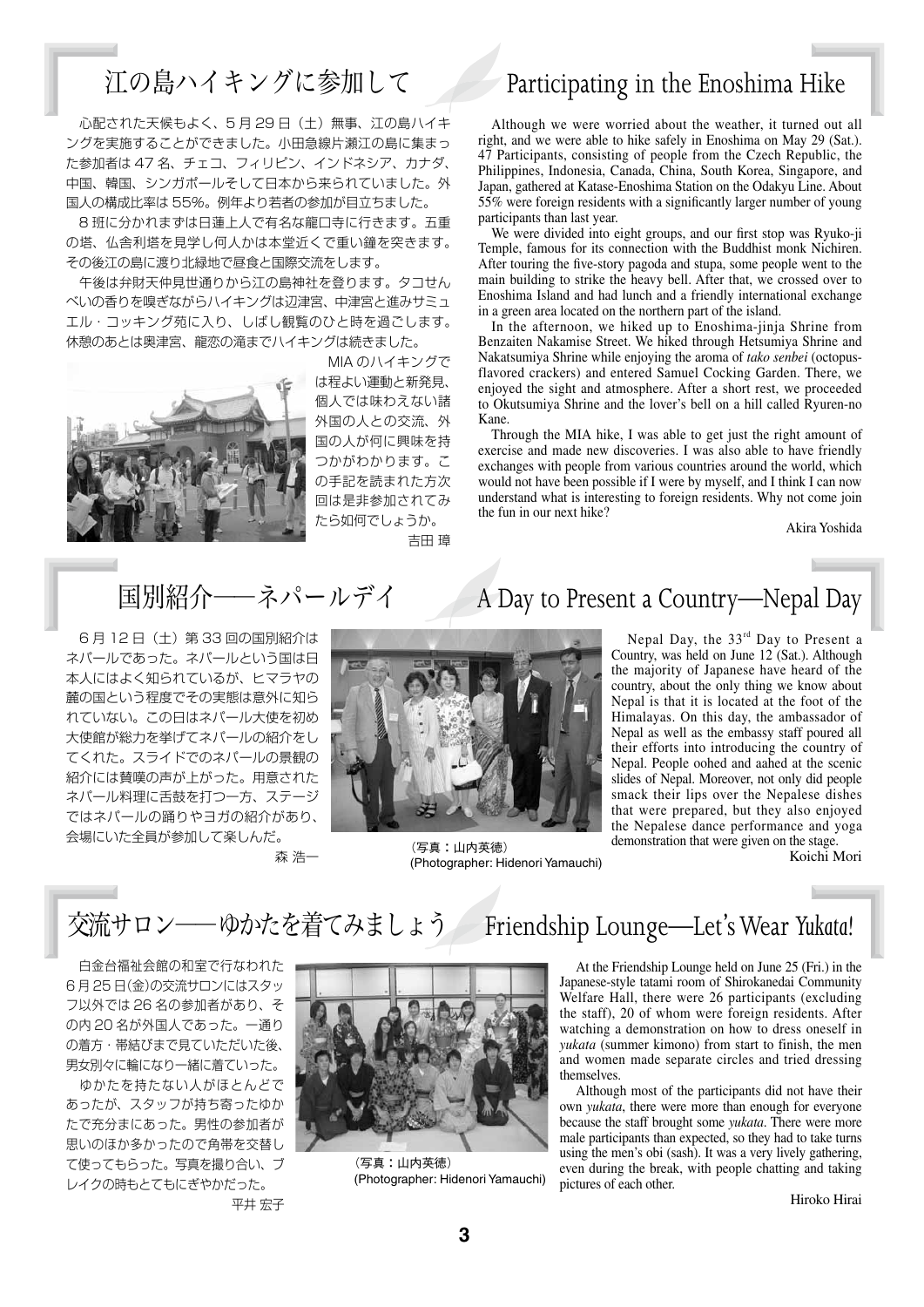### 料理教室––蕎麦打ち体験 Cooking Class–Making Soba

 MIAが主催する 3 回目の蕎麦 打ちが 7 月 10 日 (土)に実施さ れた。何人かの蕎麦打ちのインスト ラクターに協力いただいて、外国人 の方々に蕎麦打ちを体験してもらっ た。前半の蕎麦を伸ばすところまで はインストラクターの指導でたどり 着いたが、蕎麦切りでは個人差が大 きくて難しい状況であった。参加者 の一人であるアメリカ人女性が、イ ンストラクターの指導をつぶさにメ モする姿が印象的であった。 山内 英徳



(写真 : 山内英徳) (Photographer: Hidenori Yamauchi)

The third soba-making class, sponsored by MIA, was held on July 10 (Sat.). With the cooperation of several instructors, we were able to have foreign residents experience making soba (buckwheat noodles) from scratch. Although everyone was able to reach the point of flattening the noodle dough under the supervision of the instructors in the first half of the program, individual differences made it very difficult when it came to cutting the soba. I was deeply impressed to see one U.S. woman taking detailed notes of the instructor's directions.

Hidenori Yamauchi

日時:平成 22 年年 8 月 7 日(土) 午後 4 時から午後 8 時 場所:東京アメリカンクラブ 駐車場 港区高輪 4-25-46

## 東京アメリカンクラブ 盆踊り Tokyo American Club *Bon-Odori* Event

**Date and Time:** August 7 (Sat.), 2010, 4:00 to 8:00 p.m. Place: Parking lot of the Tokyo American Club, 4-25-46 Takanawa, Minato-ku



#### 報告:

- 1 MIA (港区国際交流協会)は今年もアメリカンクラブの依 頼で参加し、外国の方に抹茶を無料で提供し、お子さん向け のゲームなどのお手伝いをしました。
- 2 アメリカのカーニバル的な雰囲気と日本の伝統的な夏祭りを 同時に楽しむことが出来るイベントです。
- 3 今年も 2,000 名以上の来場者があり、港区民謡舞踊連盟 の方と共に踊る盆踊り、太鼓グループによるパフォーマンス、 子供向けの催し物、浴衣コンテストやカラオケコンテスト、 美味しい食べ物や飲み物で皆さん楽しいひと時を過ごしまし た。
- 4 抹茶を担当したボランティアの方々(MIA 非会員)は昨年 の倍以上の 200 人ものお客様を接待、休む暇なく一番大忙し でした。
- 5 2008 年に高輪の仮施設に移転したアメリカンクラブは、 2011年1月、クラブの元の場所、麻布台の新施設へ戻ります。 池谷 敏雄

#### **Report:**

- 1) MIA participated in the festivities again this year at the request of the Tokyo American Club, offering powdered green tea to foreign residents free of charge and helping with games geared to children and other activities.
- 2) This was an event in which visitors could enjoy the atmosphere of a U.S. carnival and a traditional Japanese summer festival at the same time.
- 3) There were more than 2,000 visitors again this year. The *bonodori* with the members of the Minato City Folk Dancing Association, the performance of the Japanese *taiko* drum group, the activities geared to children, the *yukata* and karaoke contest, and all the delicious food and beverages made the time enjoyable for everyone.
- 4) The volunteers who were in charge of the powdered green tea (not members of MIA) served 200 people, more than double last year's figure. They were the busiest people there and had no time to rest.
- 5) Due to the reconstruction, the Tokyo American Club moved to a temporary location in Takanawa in 2008 and is scheduled to move to its new facility in its original location in Azabudai in January 2011.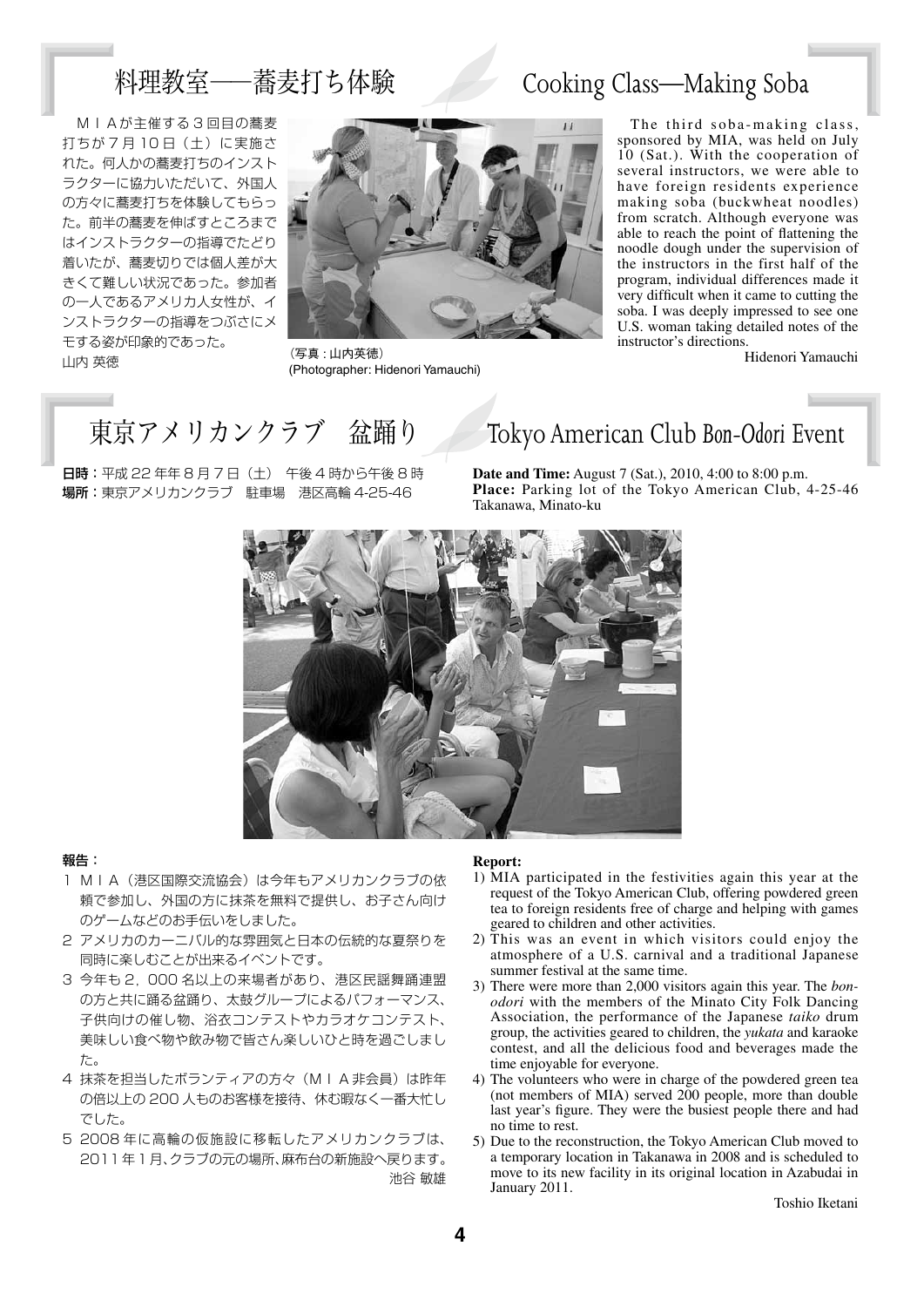### 箱根バスハイクに参加して Hakone Bus Hike

あいにく9月25日は朝からの雨で予定の金時山登山は中止し、 大涌谷、箱根神社観光へ変更。そのような天気でも朝の 7:00 の集合時間には 65 名全員が集合していました。なんと外国人は 34 名と半分を占めています。インドネシアから多数、オースト ラリア、フランス、中国、韓国、フィリピンそして遠くフィンラ ンドからも参加していました。御殿場まではお互いの交流のため に英語と日本語で自己紹介をします。若いインドネシアのグルー プやオーストラリアの少年が車内の雰囲気をもりあげます。御殿 場からはバスはススキの仙石原を通過して一路、大涌谷に向かい ます。

 大涌谷からは雨もあがり箱根ビジターセンターで昼食。昼食後 は芦ノ湖から箱根神社に行き、そのあと箱根関所跡を見学しまし

た。最後は小田原方面に下り鈴 廣カマボコの里を見学しました。

 MIA のバスハイクでは普段気 がつかない新発見、個人では味 わえない諸外国の人との交流、 外国の人が何に興味を持つかが わかります。この手記を読まれ た方、次回は是非参加をしてみ ては如何でしょうか。



吉田 璋

平成 22 年みなと区民まつりが、10月9日 (土)~10日 (日)に 開催されました。港区国際交流協会のブースは増上寺境内に設営され ましたが、初日はあいにく朝から大雨で、地面に水溜りが出来ないよ う水はけをよくしたり、テントに水が溜まらないよう傾斜をつけたり するなど作業はなかなか困難でした。悪天候で、参加者も少ないので はないかという懸念もありましたが、予想以上に多くの方々が訪れ、 外国人対象の着物の着付け体験には、順番待ちの方もいて、着付け担 当のスタッフは、嬉しい悲鳴をあげていました。その場で東京タワー と増上寺大殿を背景に撮った写真に皆さん大喜びでした。カップルや 家族の方、留学生の方、夏の浴衣の着付け講習会に参加された方、日 本を旅行中の方、また、日本に長く住んでいるにもかかわらず着物を 着るのは初めてという方、皆さんの嬉しそうな顔に、こちらの心も和 みました。

 2 日目の 10 日は、天気が回復し、輪投げ、紙飛行機などの、日本 の伝承遊びも子供さん方と楽しみました。輪投げをする時の真剣な眼 差しや、無心に飛行機を追い駆ける子供さん方の姿が印象的でした。 景品のあめを手に、満面の笑みで満足して頂きました。国旗あてゲーム、



漢字の国名あてゲームは、大人でも難 しいものもありましたが、全問近く解 答したつわものもいらっしゃいました。

 毎年の恒例行事であるようですが、ス タッフの息のあった優れたチームワーク もさることながら、その度ごとの新しい 発見や出会いが更なる交流の輪となり広 がっていくことを目の当たりにして、自 分自身も有意義な時間を過ごすが出来た ことを感謝しております。

畠山 恭子

Because it was unfortunately raining on the morning of September 25 (Sat.), the scheduled climb up Mt. Kintoki was cancelled, and we decided to visit Owakudani and Hakone-jinja (shrine) instead. However, even in inclement weather, all 65 of us met at the gathering point at 7:00 a.m. Surprisingly, more than half the participants, 34 people, were foreign residents. They were from Australia, France, China, South Korea, the Philippines, and distant Finland, and there were quite a few participants from Indonesia. On the way to Gotenba, we introduced ourselves in English and Japanese and got to know one another. The young Indonesian group and the Australian youth made the atmosphere inside the bus warm and friendly. From Gotenba, we passed through the pampas grass of Sengokuhara and headed toward Owakudani.

On our way from Owakudani, the rain stopped, and we had lunch at the Hakone Visitor Center. After lunch, we went to Lake

Ashi and then to Hakone-jinja. Next, we toured the remnants of Hakone Sekisho (a barrier station). Lastly, we went to Odawara and visited Suzuhiro Kamabokono Sato (a museum dedicated to Japanese steamed fish paste).

Through the MIA bus hike, I was able to make new discoveries about things I did not notice in everyday life. I was also able to have friendly exchanges with people from various countries around the world, which would not have been possible if I were by myself, and I think I now understand what is interesting to foreign residents. Why not come join the fun in our next hike?

Akira Yoshida

#### 第29回みなと区民まつり The 29th Minato Citizens' Festival

The 2010 Minato Citizens' Festival was held on October 9 (Sat.) and 10 (Sun.). Although the Minato International Association booth was situated on the Zojo-ji Temple grounds, it unfortunately rained heavily on the morning of the first day, so we had some difficulty adjusting the venue so that puddles would not form on the ground and slanting a tent roof so that water would not accumulate there. We were not expecting very many participants with the bad weather, but we had more visitors than expected. At the place where foreign residents got to try on kimonos, there were people waiting their turn, making the staff who helped them with the kimonos feel both overwhelmed and delighted at the same time. Everyone was very happy to have his/her picture taken on the spot with Tokyo Tower and the main hall of Zojo-ji Temple in the background. The happy smiles of couples, families, foreign students, people who participated in the summer *yukata* class, tourists traveling through Japan, and those who have lived in Japan for a long time but have never worn a kimono made all of us happy as well.

On the 10th, the second day of the festival, the weather was fine, and we were able to enjoy traditional Japanese games, such as ring toss, and making paper airplanes together with children. I will always remember the serious look on the children's faces as they played ring toss and the innocent look in their eyes as they chased after paper airplanes. With candy as their prize, the children beamed with happy smiles. Also, we had some more difficult games, such as quizzes on world flags and country names in kanji, and some of the questions were difficult even for adults. However, there was one amazing person who answered almost all the questions correctly.

At this annual event, I was personally moved with deep gratitude for the excellent teamwork of the entire staff and for this opportunity for making new discoveries and new friendships.

Kyoko Hatakeyama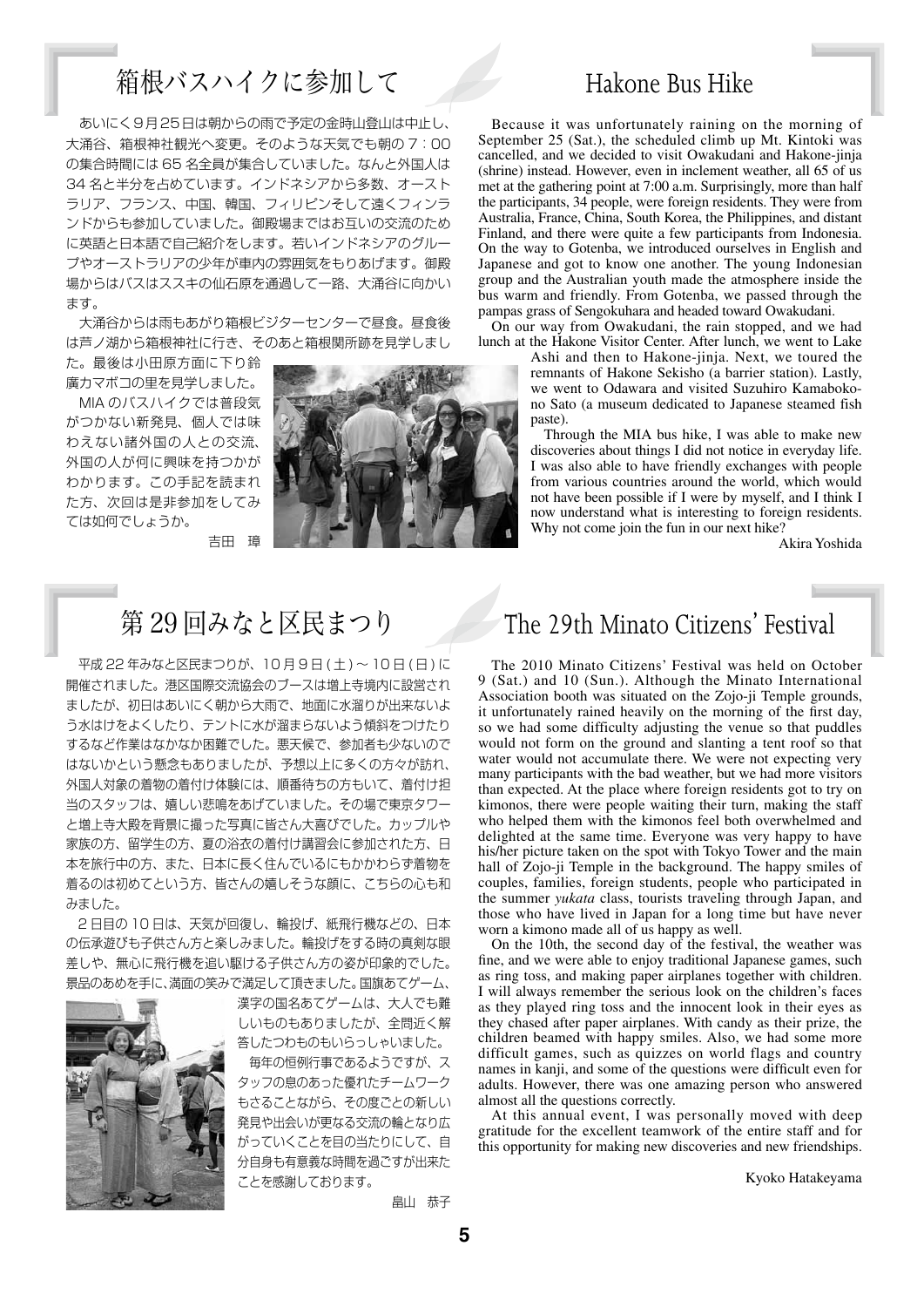### 第3回港区ものづくり· 商業観光フェア

### The Third Minato City Fair of Manufacturing, Commerce and Tourism

 11 月 5 日 ( 金 曜 日 ) から、2 日間に わたり赤坂サカスで 催されました。

 このフェアの開催 に当たっては MIA ス タッフが、夏前から 何度もミーティング を重ね、各大使館を 訪問して意見や希望 を尋ねました。参加 を希望した国は 20 カ国にも及び、ス ペ ー ス な ど の 関 係 から最終的には 11



カ国に絞られました。抽選に外れた国へは、他の同様のフェア への参加を提案したり、後のフォローにも心を砕く様を見て、 MIA の存在の意義を感じました。その後、打ち合わせを重ね、 各国に当日の会場の細かな点にまで説明を行ってきた甲斐もあ り、ほとんど問題もなく和やかな雰囲気の元、成功をおさめた 二日間であったと思います。

 また、両日とも、地方の物産展も同時に開かれるなど、多く の来場者が訪れ、港区内の伝統工芸や中小企業の存在など、普 段あまり間近では知りえない産業に触れられる機会となり、イ ンターナショナルな雰囲気の元、子供連れの家族や小学生たち が、詳しく説明を受ける様子などが見られました。

 70 を超える大使館がある港区に居ながらにして、日常的に は触れる機会の少ない大使館関係の方々との触れ合いは、参加 各国にとってもよい機会であったと思います。来場者も気軽に 大使や大使館スタッフに直に話しかけ、それに流暢な日本語で 受け答えするさまに感心したり、時には逆にその国の言葉で大 使館スタッフに話しかけたりする様は、港区ならではの光景で あったように思います。

 また、ステージ上ではプロの TBS アナウンサーが司会を務 める中、MIA スタッフ有志によるマジックショーなど、どこを 訪れても興味深い催し物に、訪れた人を飽きさせることのない フェアであったと思います。

 また 2 年後に向け、今年とは違った新たな取り組みなどにも 挑戦していく機会があればと思っております。

高田 真理子

The third Minato City Fair of Manufacturing, Commerce and Tourism was held for two days, from November 5 (Fri.), at Akasaka Sacas.

To prepare for this event, the MIA staff held many meetings from before summer and visited each embassy to ask for opinions and suggestions. Although 20 countries expressed a desire to participate, we ultimately had to limit the exhibition to 11 due to restricted space. From watching the staff encourage the countries that were not selected in the lottery to participate in other similar exhibitions and follow-up events, I sensed the deep significance of MIA's existence. I felt that the meetings that followed and the detailed explanation about the event's venue given to each country were

all worthwhile as the fair proceeded almost completely without problems in a harmonious atmosphere, leading to a successful two-day event.

In addition, both days fell on the same days as the regionalproducts exhibition, so there were many visitors. The event serves as an opportunity to learn about industries with which we normally have no contact in our everyday lives, such as traditional Minato City arts and crafts as well as small and medium-sized enterprises in Minato City. Enveloped in an international atmosphere, I saw families with small children and elementary school children listening intently to all detailed explanations.

Although there are more than 70 embassies in Minato City, it is rare for people from different embassies to have regular contact with each other, so this event provided a wonderful opportunity for the participating countries as well. Visitors were able to have friendly conversations with ambassadors and embassy staff, and I was impressed to see these officials and diplomatic personnel respond in fluent Japanese. At times, I was equally impressed to see Japanese people talk to embassy staff in the languages of their countries. This could only happen in Minato City.

The event was definitely without a boring moment, with a professional announcer from Tokyo Broadcasting System (TBS) serving as master of ceremonies on the stage and interesting things going on wherever you turned, such as a magic show performed by an MIA volunteer.

I hope we rise to the challenge of filling our next fair two years from now with new plans that are refreshingly different from this year's.

Mariko Takada

年2回行なって来た国別紹介の中で、11月20日(土)に 三田NNホールで行われたブルガリアデイは次の二つの点で異 色であった。

 一つはブルガリア大使館の人たちの日本語のレベルが高く、 英語の通訳を殆ど必要としなかった点である。全権公使ヴェ

### 国別紹介――ブルガリアデイ A Day to Present a Country—Bulgaria Day

Bulgaria Day, one of the Day to Present a Country events held semiannually, was on November 20 (Sat.) at Mita NN Hall and was unique for two reasons.

One was that the level of Japanese spoken by the people of the Bulgarian Embassy was so high that there was almost no need for an English interpreter. Ms. Vera Vutova Stefanova,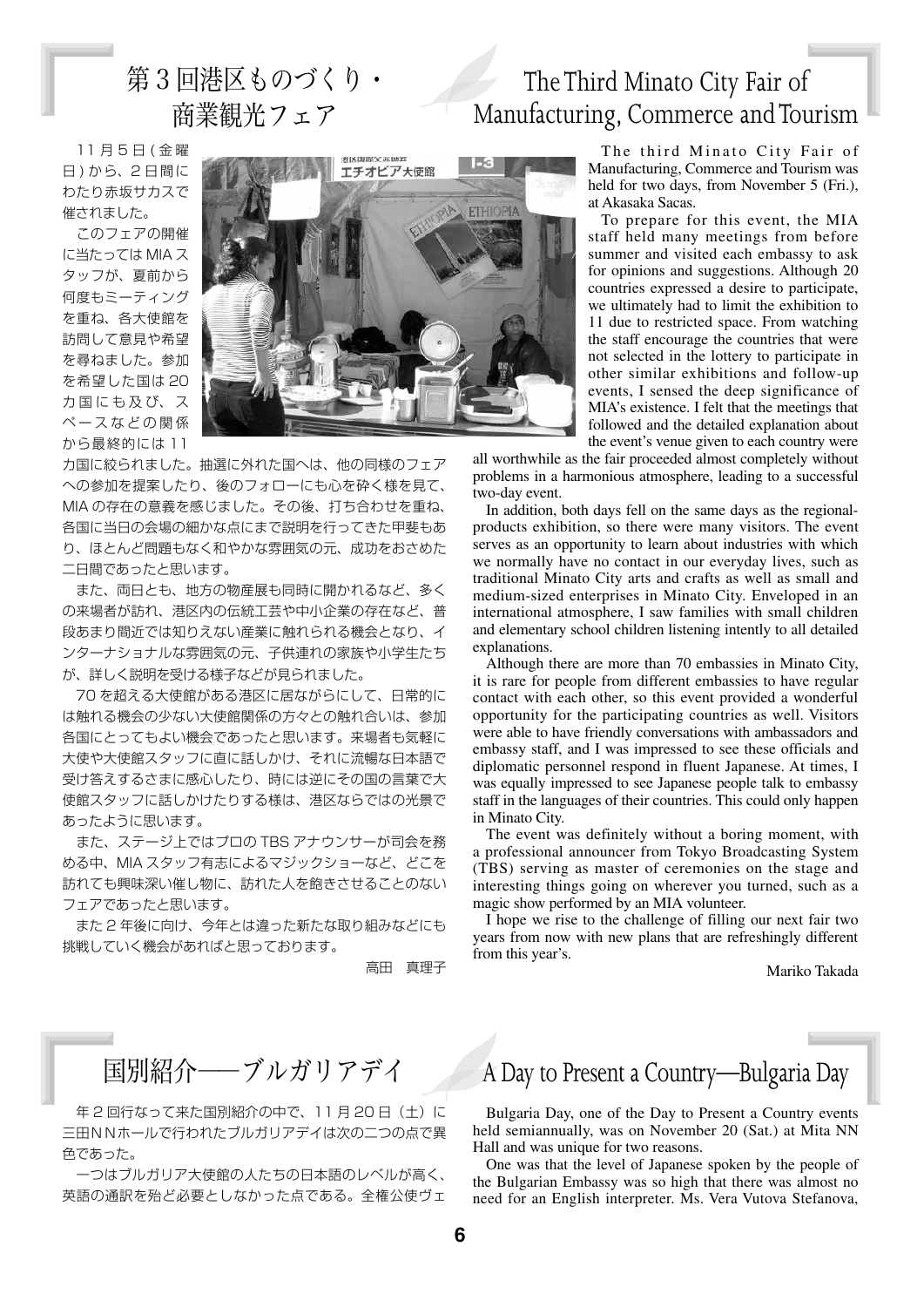ラ・ヴトヴァーステファノヴァ さんも堪能な日本語で挨拶さ れたのであった。もう一つは 司会を元日本テレビのアナウ ンサーであった松永二三男氏 にお願いしたこと。さすがプ ロの技で会場は盛り上がった。 150 名以上という今までで最 大の集客で、食事の紙皿が不足 するというハプニングも生じ た。和気あいあいの賑やかな 3 時間はあっという間に過ぎた。 森 浩一



the minister plenipotentiary, gave a warm greeting in fluent Japanese. The other unique point was that we asked Mr. Fumio Matsunaga, former announcer from Nippon Television Network (NTV), to be our master of ceremonies. As might have been expected, he roused everyone's enthusiasm with his professional skill. With more than 150 people in attendance—the largest number ever achieved—we faced the small problem of not having enough paper plates for the meal. The friendly and lively three hours seemed to fly by before we knew it.

Koichi Mori

 国籍や民族文化の枠を超えて 20、30 代の若者(?)が箱 根ニコニコ高原学園で 1 泊 2 日ともに過ごし、ミニ討論やゲー ム、温泉浴を通じて交流をはかるユース意見交換会。17 回目 を迎えた昨年は日本人 9 名外国人 11 名、事務局 2 名を入れて も 22 名とコンパクトな会となりました。年齢も 20 歳からシ ニアユース世代までまさに幅広い年齢層を迎えることが出来ま した。

 紅葉の時期という こともあり、行きは 大渋滞に見舞われ自 己紹介を取り入れた ゲームの時間が取れ ないという事態も起 きました。しかし チーム別のチア(応 援掛け声)を考えて もらう時間はとるこ とができ、やっと参 加者の顔にも笑顔が あらわれ和やかな雰 囲気のなか討論へと



進むことが出来ました。今年は『美しい未来』をテーマにミニ 討論が行われました。教育について考えるグループ、環境、国 際化とテーマが大きいだけに個々のチームのいろいろな分野で 各自の思い描く美しい未来への意見が交わされました。親睦会 は、深夜には持参のスピーカーでにわかクラブが出来ていまし た。

 集合時間に世界時間で来たりと、様々な面で異文化に触れた 1泊2日、箱根で繋がった交流を続けて欲しいこともこの会で の目的ですが、ソーシャルネットワーク(SNS)を通じ連絡を 密にとっているようです。実行委員が最終的に 1 人となってし まったり、前日に突然参加応募がありましたが、この会を通じ て繋がった縁から更なる交流の広がりがあればと願っています。 山本 いづみ

### ユース意見交換会 2010 World Youth Discussion 2010

World Youth Discussion is an event where young adults in their 20s and 30s cross over international borders and ethnic cultures by spending one night and two days at Hakone Nikoniko Kogen Gakuen to hold minidiscussions, play games, and enjoy the hot springs together as a means of developing friendship. Last year marked the  $17<sup>th</sup>$  World Youth Discussion, and it was a very compact group with nine Japanese people, 11 non-Japanese, and two people from the secretariat. The age

range was very broad, from those 20 years of age to those in their late 30s

Because it was the time of year when viewing autumn colors is popular, we were held up in traffic and unfortunately did not have time for the games, which included self-introductions. However, we did have time to divide into teams and have each team think of its own team cheer; and so, all the participants were finally able to laugh and smile together, and we were able to proceed with our discussions in a warm and friendly atmosphere. This year, we had a minidiscussion on the theme "A Beautiful Future." Because the theme was so broad, we had various teams discussing a beautiful future in a variety of fields, such as education, the environment, and internationalization. At the friendly gathering, we were able to create an

instant dance club late at night with speakers that we brought ourselves.

It was a unique one-night, two-day stay in which we experienced multiculturalism in various ways, such as when participants showed up at a meeting point not at the planned time but at the time that is considered acceptable in their respective countries. Although the goal of our gathering was to continue the friendly ties that were made in Hakone, participants are apparently keeping in close touch through online social networks. There were some unexpected things that had to be taken care of, such as the executive committee ultimately being one person and an application suddenly arriving one day before the gathering; nevertheless, I hope that the circle of friendship made through this program will grow even stronger and wider.

Izumi Yamamoto